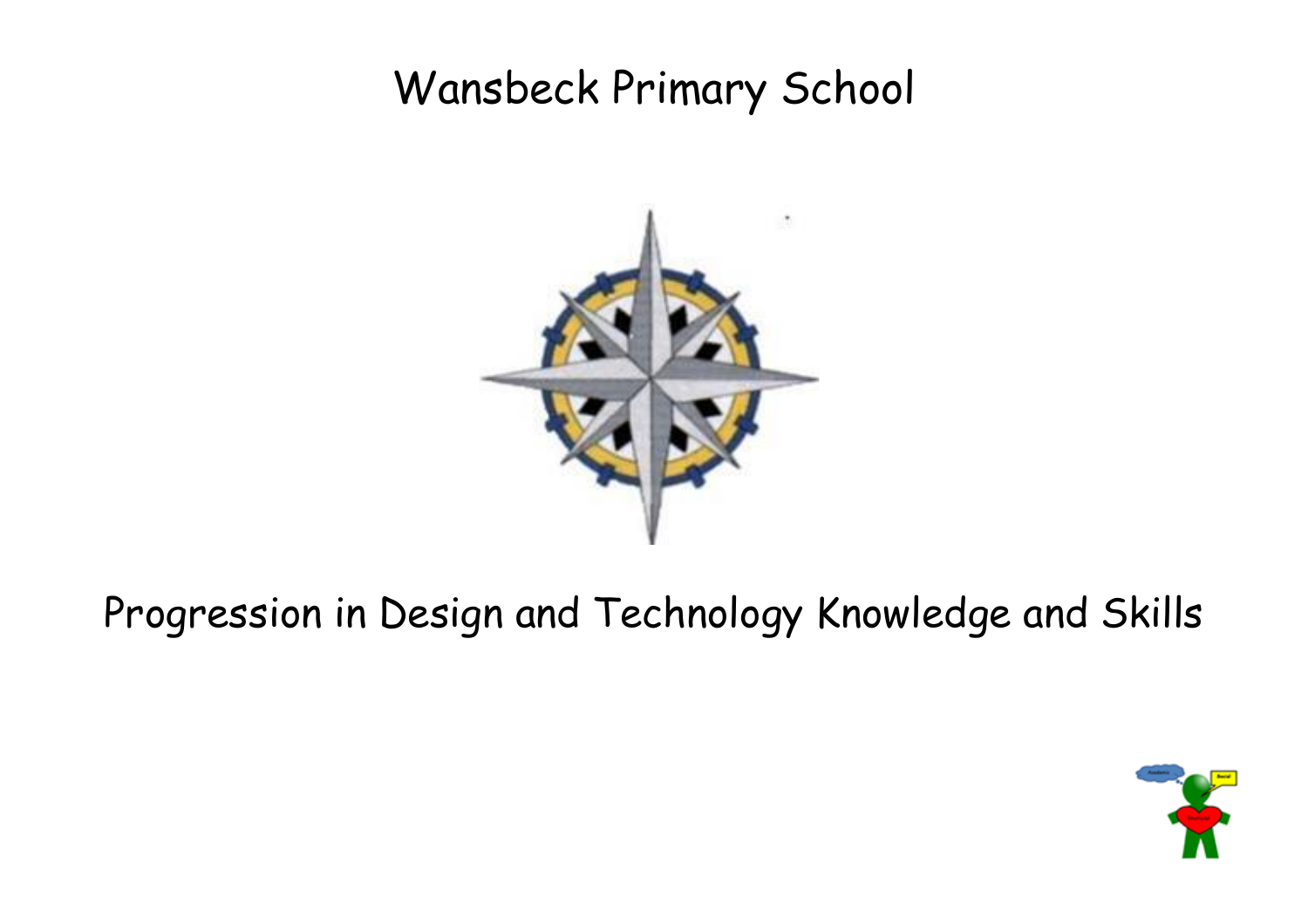## **Progression of Key Skills in Design and Technology**

The national curriculum for design and technology aims to ensure that:

Through a variety of creative and practical activities, pupils should be taught the knowledge, understanding and skills needed to engage in an iterative process of designing and making. They should work in a range of relevant contexts [for example, the home and school, gardens and playgrounds, the local community, industry and the wider environment].

|                            | <b>Year Group</b>                                                                                                                                             |                                                                                         |                                                                                                                                                                                                                                                                                                                                                                    |                                                                                                                                                                                                                                                                                                                                                                                                                                                             |                                                                                                                                                                                                                                                                                                                                                                                                                                                                                                                                                                                                                                                                                                                                            |  |  |
|----------------------------|---------------------------------------------------------------------------------------------------------------------------------------------------------------|-----------------------------------------------------------------------------------------|--------------------------------------------------------------------------------------------------------------------------------------------------------------------------------------------------------------------------------------------------------------------------------------------------------------------------------------------------------------------|-------------------------------------------------------------------------------------------------------------------------------------------------------------------------------------------------------------------------------------------------------------------------------------------------------------------------------------------------------------------------------------------------------------------------------------------------------------|--------------------------------------------------------------------------------------------------------------------------------------------------------------------------------------------------------------------------------------------------------------------------------------------------------------------------------------------------------------------------------------------------------------------------------------------------------------------------------------------------------------------------------------------------------------------------------------------------------------------------------------------------------------------------------------------------------------------------------------------|--|--|
|                            | <b>EYFS</b>                                                                                                                                                   | Year 1                                                                                  | Year <sub>2</sub>                                                                                                                                                                                                                                                                                                                                                  | Year 3/4                                                                                                                                                                                                                                                                                                                                                                                                                                                    | <b>Year 5/6</b>                                                                                                                                                                                                                                                                                                                                                                                                                                                                                                                                                                                                                                                                                                                            |  |  |
| Food                       | Handles tools<br>safely and<br>increasing<br>control.<br>Shows a<br>preference<br>for a<br>dominant<br>hand.                                                  | Start to cut, peel<br>or grate<br>ingredients<br>safely with<br>support                 | Cut, peel or grate<br>$\bullet$<br>ingredients safely<br>Weigh ingredients to<br>$\bullet$<br>use a recipe                                                                                                                                                                                                                                                         | Prepare ingredients hygienically<br>$\bullet$<br>using appropriate utensils.<br>Measure ingredients to the nearest<br>$\bullet$<br>gram accurately.<br>Follow a recipe.<br>Assemble or cook ingredients sweet<br>or savoury (controlling the temperature<br>of the oven or hob, if cooking).                                                                                                                                                                | Measure accurately and calculate ratios of<br>$\bullet$<br>ingredients to scale up or down from a<br>recipe.<br>Demonstrate a range of baking and<br>cooking techniques.<br>Create and refine recipes, including<br>$\bullet$<br>ingredients, methods, cooking times and<br>temperatures.<br>Understand the importance of correct<br>storage and handling of ingredients (using<br>knowledge of micro-organisms).<br>Work within a budget to create a meal<br>$\bullet$                                                                                                                                                                                                                                                                    |  |  |
| <b>Technical</b><br>skills | Handles tools<br>and malleable<br>materials<br>with<br>increasing<br>control<br>Use simple<br>tools and<br>techniques<br>competently<br>and<br>appropriately. | Cut materials<br>safely with<br>support<br>Measure to the<br>nearest cm with<br>support | Cut materials safely<br>$\bullet$<br>using tools provided.<br>Measure and mark<br>$\bullet$<br>out to the nearest<br>centimetre.<br>Demonstrate a range<br>$\bullet$<br>of joining techniques<br>(such as gluing, hinges or<br>combining materials to<br>strengthen)<br><b>Mechanics</b><br>Create products using<br>٠<br>levers, wheels and<br>winding mechanisms | Cut materials accurately and safely<br>$\bullet$<br>by selecting appropriate tools.<br>(including within the perimeter of the<br>material)<br>Measure and mark out to the<br>nearest millimetre.<br>Select appropriate joining<br>techniques.<br>Choose suitable techniques to<br>$\bullet$<br>construct products or to repair<br>items.<br><b>Textiles</b><br>Understand the need for a seam<br>allowance.<br>Join textiles with appropriate<br>stitching. | Cut materials with precision and refine<br>$\bullet$<br>the finish with appropriate tools (such as<br>sanding wood after cutting or a more precise<br>scissor cut after roughly cutting out a shape).<br>Show an understanding of the qualities of<br>$\bullet$<br>materials to choose appropriate tools to<br>cut and shape (such as the nature of fabric may<br>require sharper scissors than would be used to cut<br>paper).<br><b>Electrical</b><br>Create circuits using electronics kits that<br>employ a number of components (switches,<br>bulbs, buzzers and motors).<br>Develop a range of practical skills to<br>$\bullet$<br>create products (such as cutting, drilling and<br>screwing, nailing, gluing, filing and sanding). |  |  |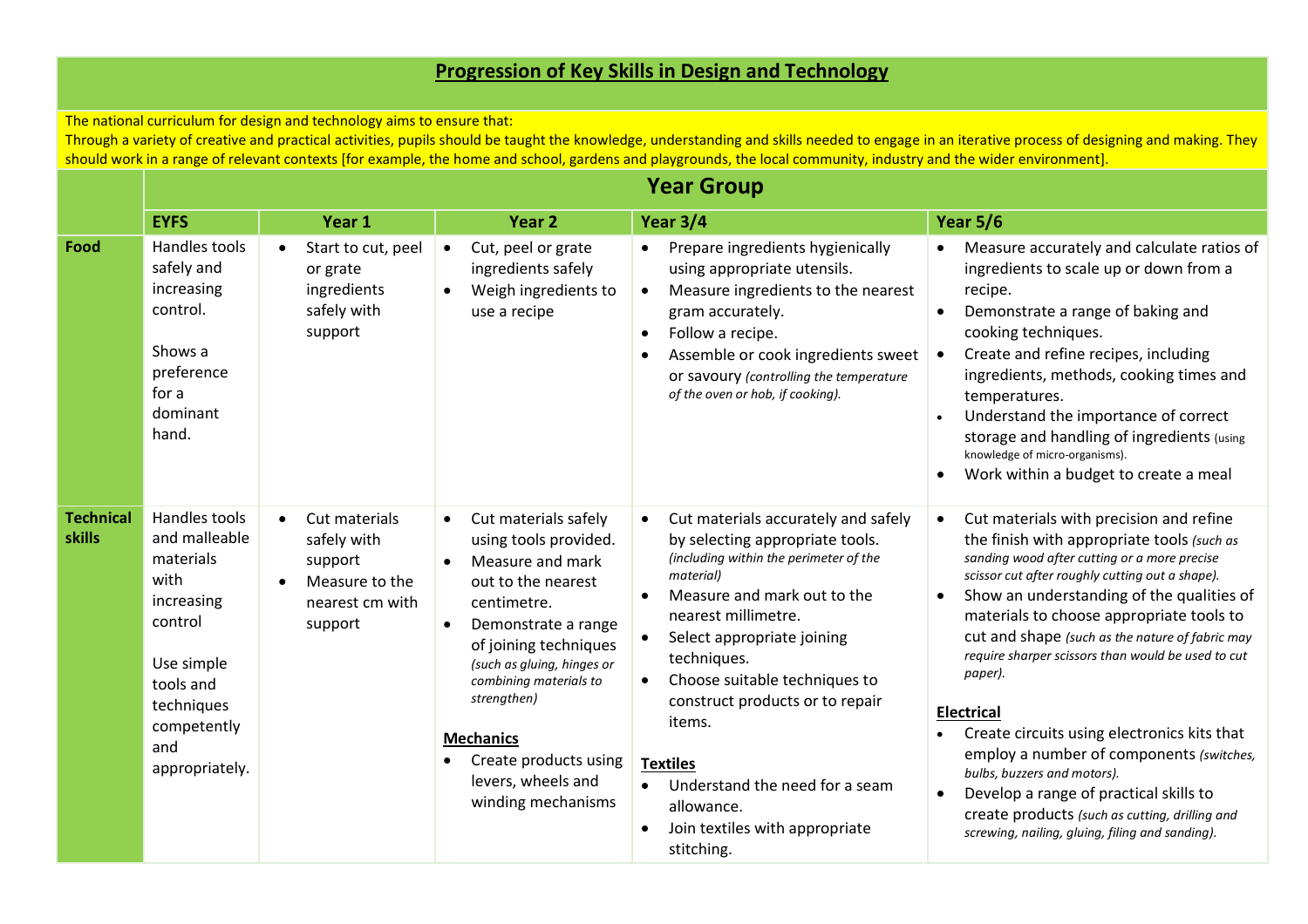|               |           |                                                                                                                                                                                                     |                        |                                                                                                                                                                                  | $\bullet$              | Select the most appropriate<br>techniques to decorate textiles                                                                                                                                                     |                                     |                                                                                                                                                                                                                                                                                |
|---------------|-----------|-----------------------------------------------------------------------------------------------------------------------------------------------------------------------------------------------------|------------------------|----------------------------------------------------------------------------------------------------------------------------------------------------------------------------------|------------------------|--------------------------------------------------------------------------------------------------------------------------------------------------------------------------------------------------------------------|-------------------------------------|--------------------------------------------------------------------------------------------------------------------------------------------------------------------------------------------------------------------------------------------------------------------------------|
| <b>Design</b> | $\bullet$ | Start to design<br>products based on<br>a design criteria<br>Use own ideas to<br>design and<br>describe how it<br>works through<br>talking and<br>drawing<br>Make a simple<br>plan before<br>making | $\bullet$<br>$\bullet$ | Design products<br>based on a design<br>criteria<br>Design products that<br>have a clear purpose<br>and an intended user<br>using talking,<br>drawing, templates<br>and mock ups | $\bullet$              | Use research to develop design<br>criteria<br>Design with purpose by identifying<br>users to base the design round<br>Develop ideas and plans through<br>discussion and annotated drawings                         | $\bullet$<br>$\bullet$<br>$\bullet$ | Come up with a range of ideas after<br>collecting information from different<br>sources to develop design criteria<br>Produce a detailed step by step plan<br>Develop ideas through discussion, cross<br>sectional and exploded diagrams and<br>prototypes to represent design |
| <b>Make</b>   |           | Use own ideals to<br>make something                                                                                                                                                                 | $\bullet$              | Make products,<br>refining the design as<br>work progresses.                                                                                                                     | $\bullet$<br>$\bullet$ | Make products by following a step<br>by step plan<br>Work accurately to measure, make<br>cuts and make holes                                                                                                       | $\bullet$<br>$\bullet$<br>$\bullet$ | Make a prototypes making any<br>refinements before the final version<br>Use tools and equipment competently<br>Ensure products have a high quality finish,<br>using art skills where appropriate.                                                                              |
| Evaluate      |           | Explain what<br>works well                                                                                                                                                                          | $\bullet$              | Explain what works<br>well and what does<br>not work well                                                                                                                        | $\bullet$              | Explain how to improve a finished<br>model<br>Evaluate the products both for their<br>purpose and appearance<br>Explain how the original design has<br>been improved<br>Present a product in an interesting<br>way | $\bullet$<br>$\bullet$<br>$\bullet$ | Evaluate the product against clear criteria<br>Suggest alternative plans outlining<br>positive features and drawbacks<br>Present a product with bias (persuasion<br>techniques)                                                                                                |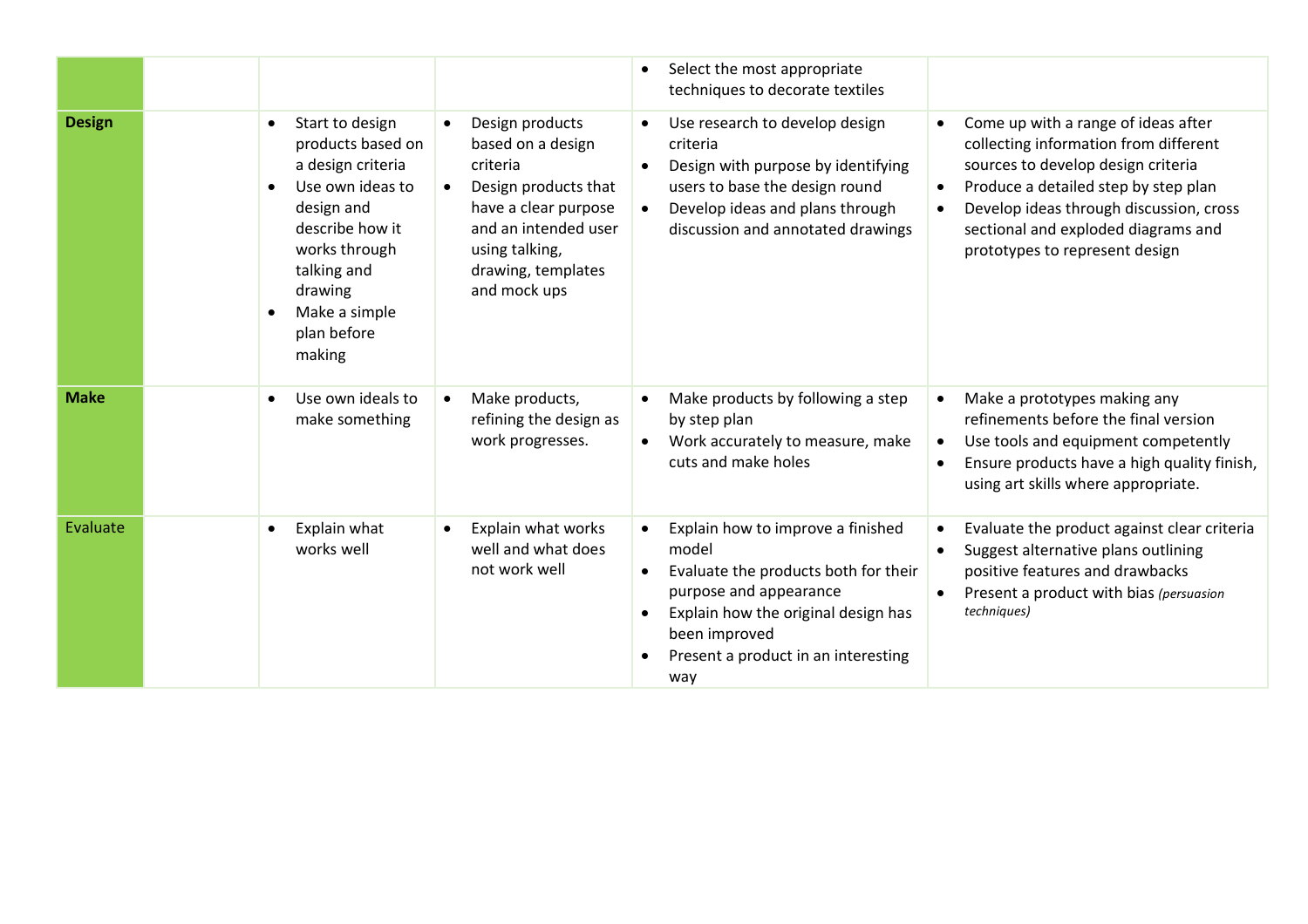| <b>Progression of Key Knowledge in D&amp;T</b> |                                                                                                                                                                                                                                                |                                                                                                                                                                                                                                                                                                                                                                                                              |                                                                                                                                                                                                                                                                                                                                                 |                                                                                                                                                                                                                                                                                                                                                                                                                                                              |  |  |  |  |
|------------------------------------------------|------------------------------------------------------------------------------------------------------------------------------------------------------------------------------------------------------------------------------------------------|--------------------------------------------------------------------------------------------------------------------------------------------------------------------------------------------------------------------------------------------------------------------------------------------------------------------------------------------------------------------------------------------------------------|-------------------------------------------------------------------------------------------------------------------------------------------------------------------------------------------------------------------------------------------------------------------------------------------------------------------------------------------------|--------------------------------------------------------------------------------------------------------------------------------------------------------------------------------------------------------------------------------------------------------------------------------------------------------------------------------------------------------------------------------------------------------------------------------------------------------------|--|--|--|--|
|                                                | Year 1                                                                                                                                                                                                                                         | Year <sub>2</sub>                                                                                                                                                                                                                                                                                                                                                                                            | <b>Year 3/4</b>                                                                                                                                                                                                                                                                                                                                 | <b>Year 5/6</b>                                                                                                                                                                                                                                                                                                                                                                                                                                              |  |  |  |  |
| Food                                           | Know the basic principles of a<br>healthy diet.<br>Know where foods they eat<br>$\bullet$<br>come from<br>Know how to prepare food<br>$\bullet$<br>safely<br>Know how to make food<br>$\bullet$<br>preparation hygienic through<br>handwashing | Know the basic principles of a<br>$\bullet$<br>healthy and varied diet to<br>prepare dishes.<br>Know where a range of foods<br>come from (some different to what<br>is in their usual diet)<br>Know how to prepare food<br>safely<br>Know how to make food<br>$\bullet$<br>preparation hygienic through<br>handwashing and utensils<br>being clean.<br>Know how to use basic scales<br>on weighing equipment | Know which food is<br>$\bullet$<br>healthy and which is not<br>Know that food is<br>$\bullet$<br>available in different<br>seasons<br>Know how to read a<br>$\bullet$<br>scale appropriate to<br>stage in mathematics                                                                                                                           | Know and apply the principles of a<br>healthy and varied diet<br>Understand seasonality and know<br>$\bullet$<br>where and how a variety of<br>ingredients are grown, reared, caught<br>and processed.<br>Know how to read a scale appropriate<br>to stage in mathematics                                                                                                                                                                                    |  |  |  |  |
| <b>Technical</b><br><b>Knowledge</b>           | Know how to make their own<br>$\bullet$<br>model stronger<br>Explore and use mechanisms,<br>$\bullet$<br>such as levers, sliders, wheels<br>and axles, in their products.                                                                      | Know how to make a model<br>stronger, stiffer and more stable<br>Know how to use wheels and<br>$\bullet$<br>axles when appropriate to do so.                                                                                                                                                                                                                                                                 | Know how to strengthen<br>$\bullet$<br>a product by stiffening a<br>given part or reinforce a<br>part of the structure<br>Know how to use<br>$\bullet$<br>electrical systems to<br>enhance the quality of a<br>product<br>Link scientific knowledge<br>by using lights, switches<br>and buzzers<br>Use a simple IT program<br>within the design | Use knowledge to improve a made<br>$\bullet$<br>product by strengthening, stiffening or<br>reinforcing<br>Use electrical systems correctly and<br>$\bullet$<br>accurately to enhance a given product<br>Link scientific knowledge by using<br>$\bullet$<br>series circuits with switches, bulbs,<br>buzzers and motors<br>• Link scientific knowledge to design by<br>using pulleys, leavers and gears<br>Use a more complex IT program within<br>the design |  |  |  |  |
| <b>Design</b>                                  | Discuss what makes a design<br>$\bullet$<br>appealing to a user                                                                                                                                                                                | Know what makes a design<br>$\bullet$<br>appealing to the user                                                                                                                                                                                                                                                                                                                                               | Use knowledge of<br>$\bullet$<br>materials to choose a<br>material for its suitability<br>and appearance                                                                                                                                                                                                                                        | Use knowledge of the design criteria to<br>make a product that is fit for purpose<br>and aimed at particular groups                                                                                                                                                                                                                                                                                                                                          |  |  |  |  |